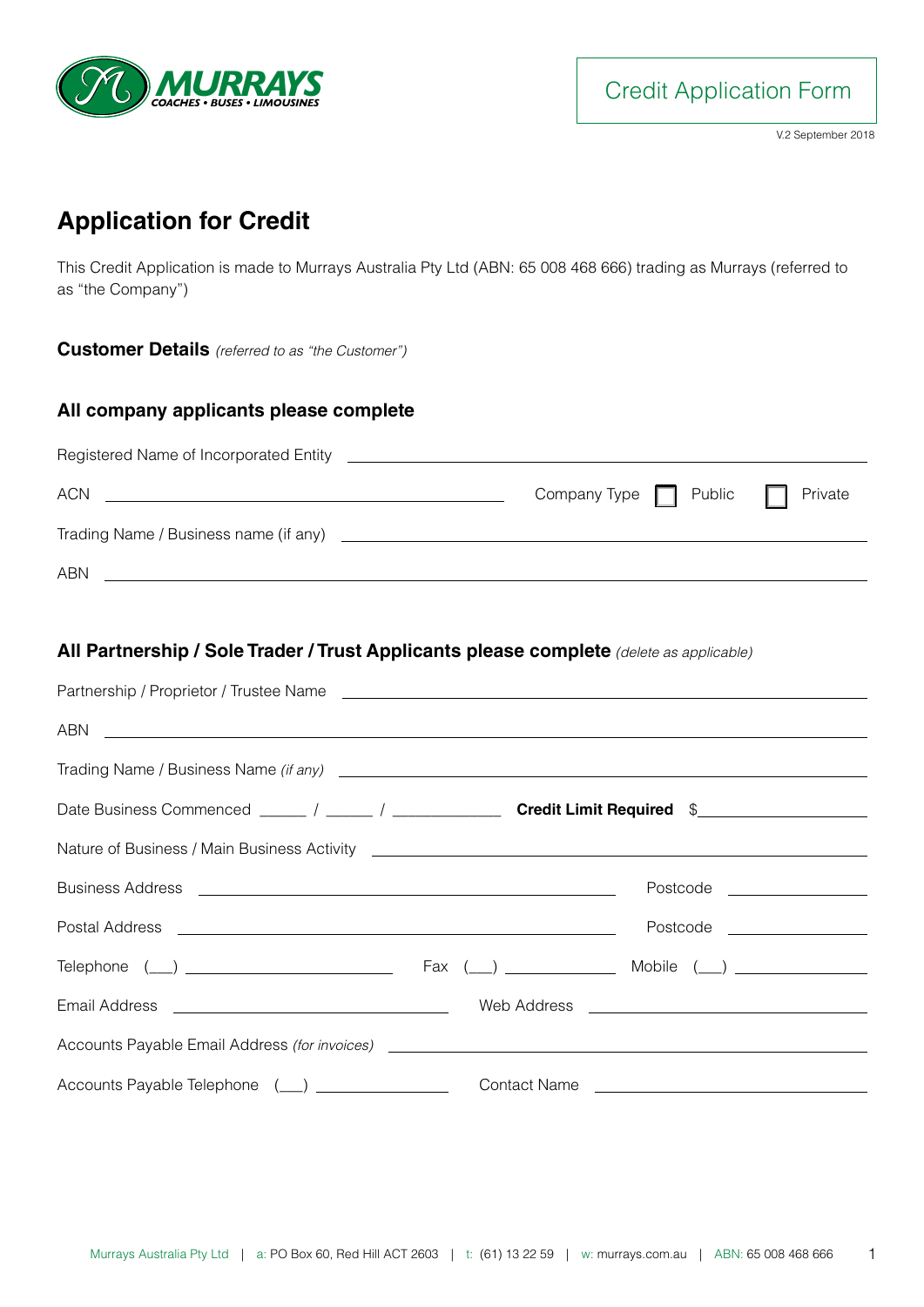#### **Details Of: Director / Partners / Sole Traders** *(please circle)*

**Please note:** all Directors / Partners / Sole Traders must sign this Application before credit is granted or extended.

| Full Name                                                                                                                             | <u> 1999 - Johann Stoff, deutscher Stoffen und der Stoffen und der Stoffen und der Stoffen und der Stoffen und der</u>                                                                                                               |  |
|---------------------------------------------------------------------------------------------------------------------------------------|--------------------------------------------------------------------------------------------------------------------------------------------------------------------------------------------------------------------------------------|--|
|                                                                                                                                       | Postcode _________________                                                                                                                                                                                                           |  |
|                                                                                                                                       |                                                                                                                                                                                                                                      |  |
|                                                                                                                                       | Postcode __________________                                                                                                                                                                                                          |  |
|                                                                                                                                       | Full Name <b>contract the contract of the contract of the contract of the contract of the contract of the contract of the contract of the contract of the contract of the contract of the contract of the contract of the contra</b> |  |
|                                                                                                                                       | Postcode __________________                                                                                                                                                                                                          |  |
| <b>Bank Details</b>                                                                                                                   |                                                                                                                                                                                                                                      |  |
|                                                                                                                                       |                                                                                                                                                                                                                                      |  |
|                                                                                                                                       |                                                                                                                                                                                                                                      |  |
| <b>Credit References</b>                                                                                                              |                                                                                                                                                                                                                                      |  |
|                                                                                                                                       |                                                                                                                                                                                                                                      |  |
|                                                                                                                                       |                                                                                                                                                                                                                                      |  |
|                                                                                                                                       |                                                                                                                                                                                                                                      |  |
|                                                                                                                                       |                                                                                                                                                                                                                                      |  |
|                                                                                                                                       |                                                                                                                                                                                                                                      |  |
|                                                                                                                                       |                                                                                                                                                                                                                                      |  |
|                                                                                                                                       | Contact's Name <b>contact's</b> Name contact's Name contact is not all the contact of the contact of the contact of the contact of the contact of the contact of the contact of the contact of the contact of the contact of the co  |  |
| Email address<br><u> Alexandria de la contrada de la contrada de la contrada de la contrada de la contrada de la contrada de la c</u> |                                                                                                                                                                                                                                      |  |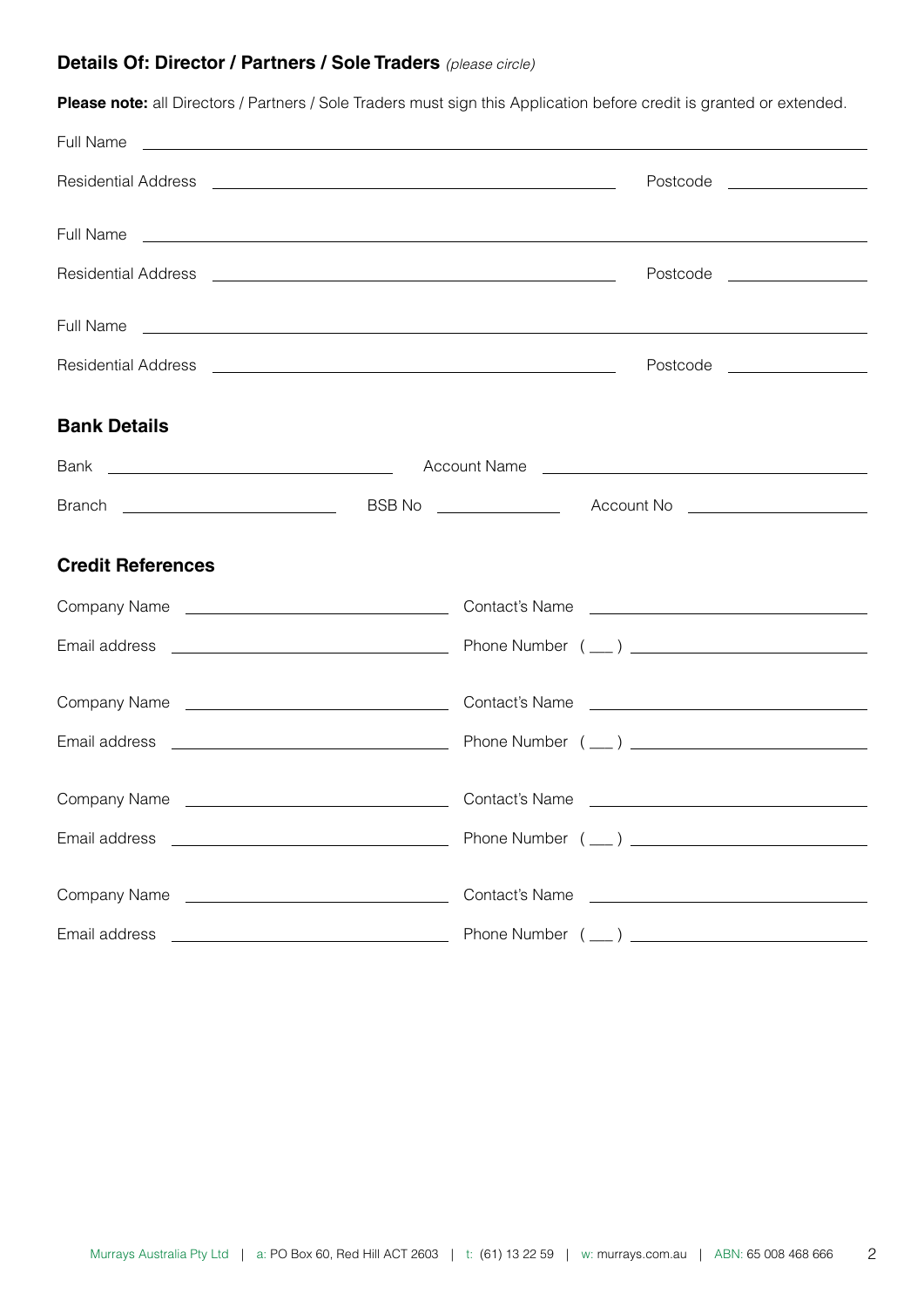## **General**

By signing this Credit Application, the Customer agrees that it is applying for a Credit Account with the Company on the Conditions that the Customer;

- a. Warrants that all information provided to the Company in support of the Credit Application is true and complete and acknowledge that the Company will rely on the information in making a decision to grant a Credit Account;
- b. Acknowledges that this is a Credit Application and the Company may accept or refuse this application at its sole discretion;
- c. Acknowledges that the Customer has received, read and understood the Terms and Conditions of Trade.
- d. Agrees the Terms and Conditions of Trade forms part of the Customer's Agreement with the Company and governs each and every transaction with the Company;
- e. Warrants that the Customer and Guarantor are solvent and can pay their debts as and when due and that no steps have been taken to place the Customer or Guarantor into bankruptcy, voluntary administration, liquidation, receivership or management; and
- f. Warrants the person who signs this Credit Application is authorised to do so on behalf of the Customer and hereby binds the Customer.

## **Credit Terms**

Payment of the account is to be made within the approved credit period which commences at date of invoice or at such times as notified at the time of credit approval.

- 1. Credit facilities may be withdrawn on overdue accounts and/or accounts exceeding credit facilities.
- 2. Murrays reserves the right to use the services of a credit reporting service and a mercantile agent.

## **Privacy**

To assess this application for credit or in connection with any guarantee, and in otherwise conducting the Company's business functions and activities, the Company needs to collect personal information. By providing personal information and signing this Credit Application, the Customer and each of its Directors / Partners / Sole Traders consents to and authorises the Company to obtain any information about any of the Customer's consumer or commercial credit or business history or the Customer's commercial activities or commercial credit worthiness from the Customer's bank or any trade referee disclosed in this Credit Application and any other credit provider or credit reporting body for the purpose of assessing the application for credit, or in connection with any guarantee and to disclose such information to a credit reporting body.

The Customer agrees that this information will be used and disclosed by the Company in accordance with this statement and the Company's Privacy Policy, available at [https://www.murrays.com.au/about-murrays/privacy-policy/.](https://www.murrays.com.au/about-murrays/privacy-policy/) Without such information the Company may not be able to process this application for credit or provide credit to the Customer. The Company may disclose the information to third parties who provide products and services to the Company or through the Company in the ordinary operation, administration or promotion of the Company's business and otherwise in accordance with the Company's Privacy Policy. The Company generally does not send or disclose personal information to overseas recipients. However, in certain circumstances the Company may disclose personal information to overseas recipients in the circumstances described in the Company's Privacy Policy. Where